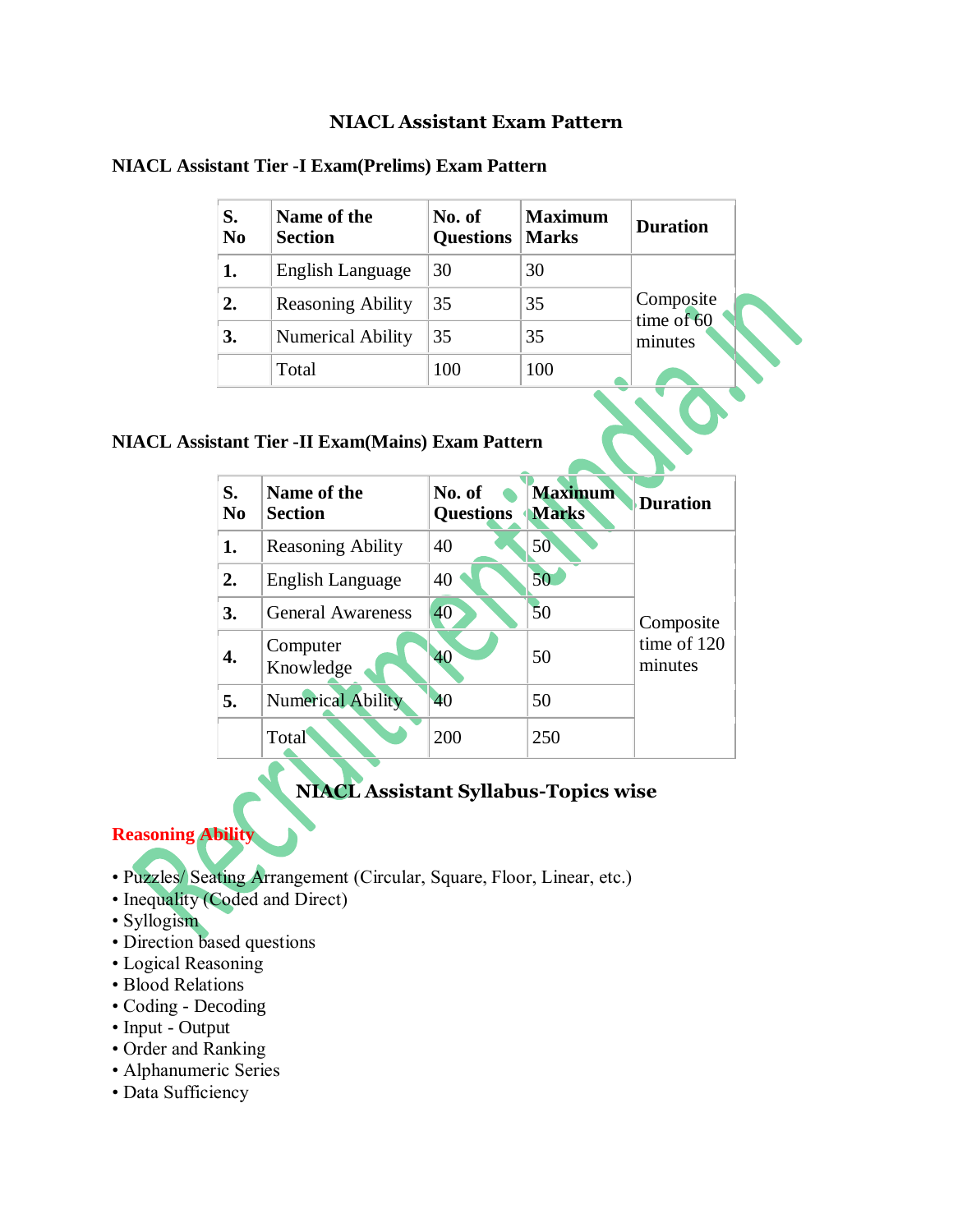### **English Language**

- Sentence Improvement
- Para Jumbles
- Cloze Test
- Spotting Errors
- Reading Comprehension
- Single / Double Fillers
- Para/ Sentence Completion

#### **Numerical Ability**

- Data Interpretation (Pie, Tabular, Line, Missing etc)
- Number Series
- Quadratic Equations
- Problem on Ages
- Simple and Compound Interest
- Time, Speed and Distance
- Probability
- Simplification / Approximation
- Boats & Streams
- Ratio and Proportion
- Profit, Loss and Discount
- Averages
- Time & Work
- Mixture and Alligations
- Pipes and Cisterns
- Data Sufficiency(Two and Three Statement)

## **General Awareness**

- Current Affairs of Last 6 months
- Important Days
- Static Awareness like Books & authors,
- Currencies, Important Places,
- Awards
- Important Organisations Headquarters
- Prime Ministers Schemes
- Dams, Folk dances, Rivers
- Wildlife centuries/National park

#### Computer Knowledge

- Fundamentals of Computer
- History of Computer